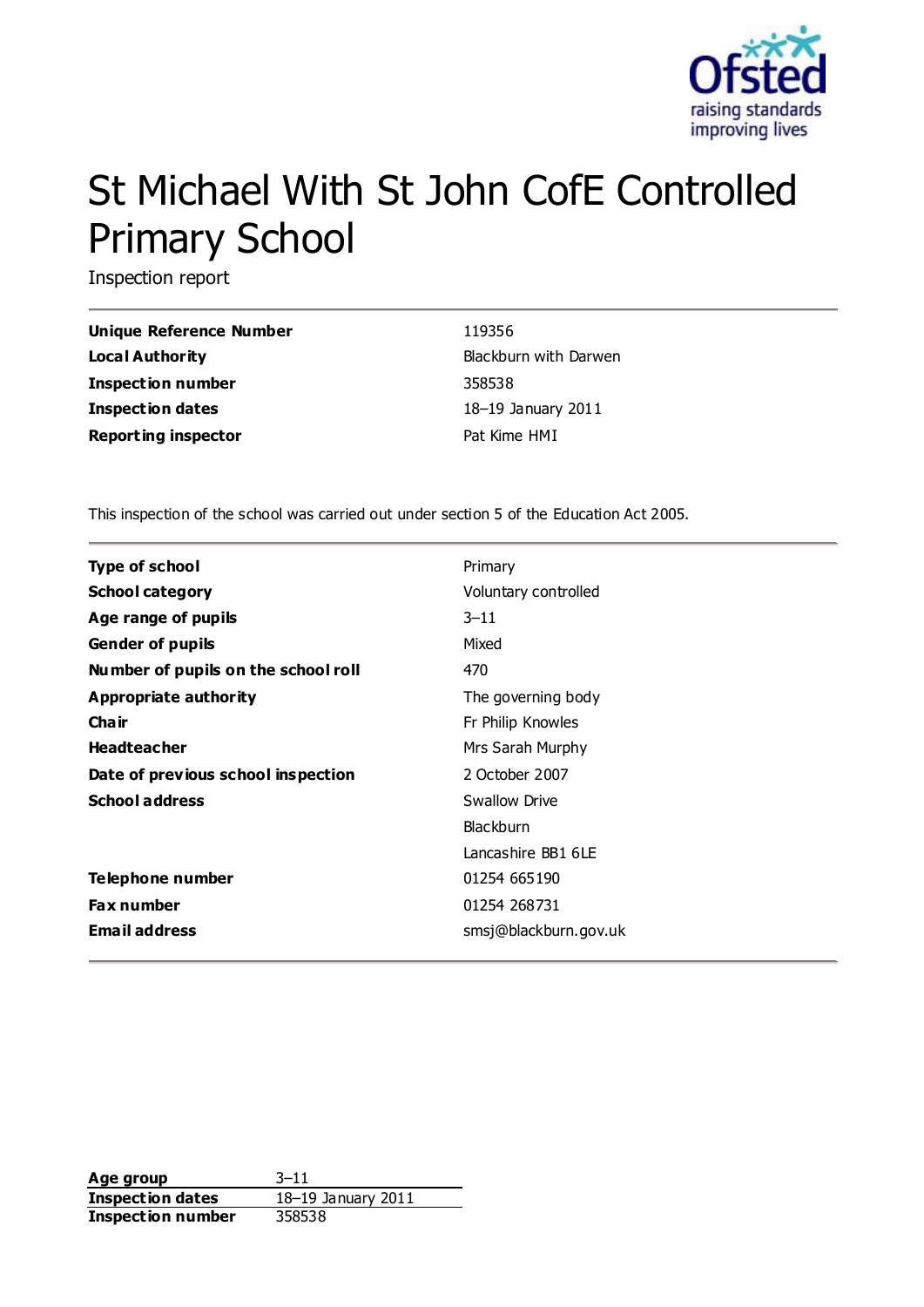The Office for Standards in Education, Children's Services and Skills (Ofsted) regulates and inspects to achieve excellence in the care of children and young people, and in education and skills for learners of all ages. It regulates and inspects childcare and children's social care, and inspects the Children and Family Court Advisory Support Service (Cafcass), schools, colleges, initial teacher training, work-based learning and skills training, adult and community learning, and education and training in prisons and other secure establishments. It assesses council children's services, and inspects services for looked after children, safeguarding and child protection.

Further copies of this report are obtainable from the school. Under the Education Act 2005, the school must provide a copy of this report free of charge to certain categories of people. A charge not exceeding the full cost of reproduction may be made for any other copies supplied.

If you would like a copy of this document in a different format, such as large print or Braille, please telephone 0300 123 4234, or email **[enquiries@ofsted.gov.uk](mailto:enquiries@ofsted.gov.uk)**.

You may copy all or parts of this document for non-commercial educational purposes, as long as you give details of the source and date of publication and do not alter the documentation in any way.

To receive regular email alerts about new publications, including survey reports and school inspection reports, please visit our website and go to 'Subscribe'.

Royal Exchange Buildings St Ann's Square Manchester M2 7LA T: 0300 123 4234 Textphone: 0161 618 8524 E: **[enquiries@ofsted.gov.uk](mailto:enquiries@ofsted.gov.uk)**

W: **[www.ofsted.gov.uk](http://www.ofsted.gov.uk/)**

© Crown copyright 2011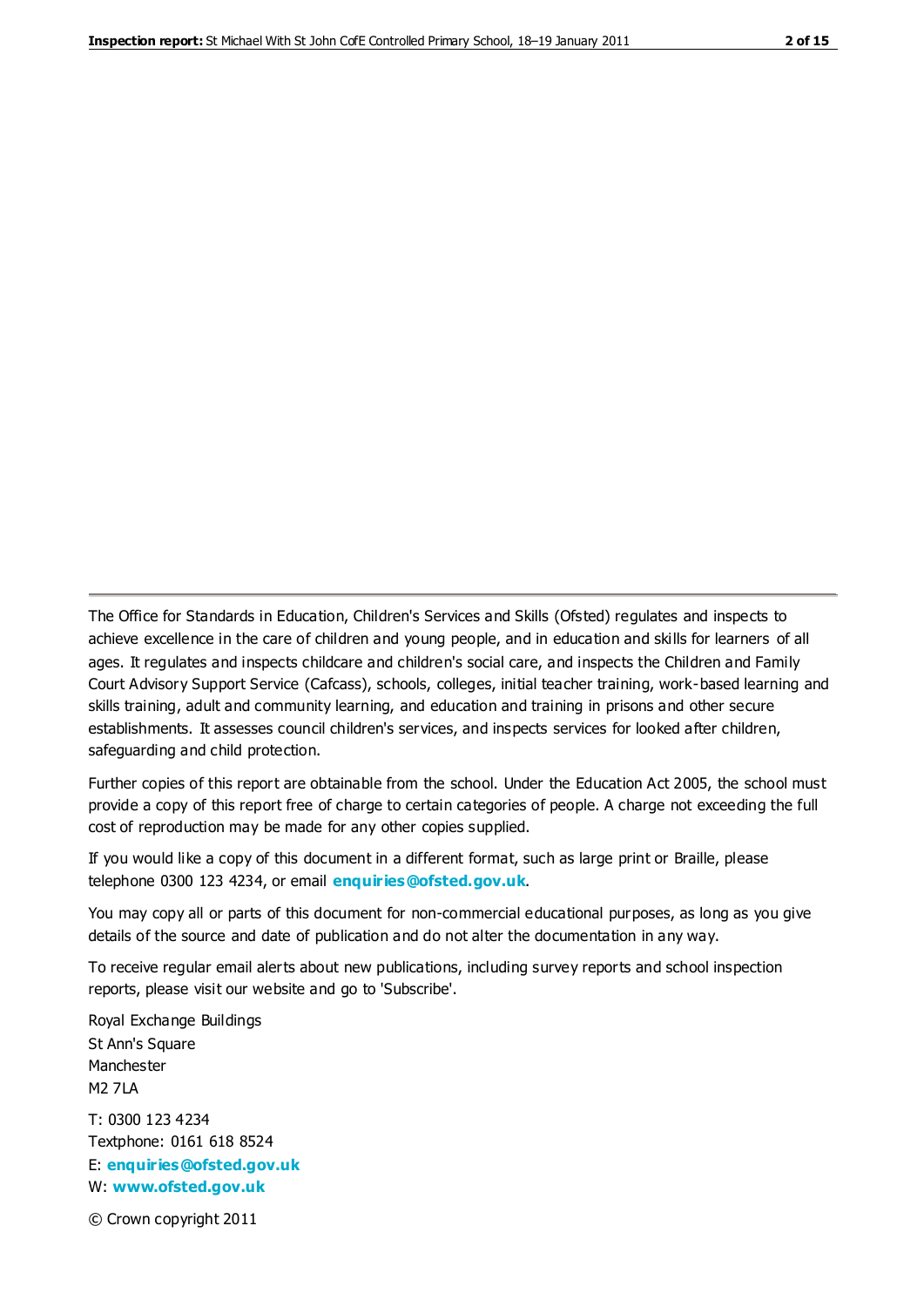# **Introduction**

This inspection was carried out by one of Her Majesty's Inspectors and three additional inspectors. The inspectors visited 14 lessons, observing 13 teachers. They had discussions with staff and pupils, and the Chair of the Governing Body. They observed the school's work, and looked at a range of documentation, including curricular plans, improvement plans and records of pupils' progress. They received responses to the inspection questionnaires from pupils and staff and from 98 parents.

- $\blacksquare$  How high is pupils' attainment by the end of Key Stage 2 and how well are pupils making progress in their learning?
- How much has the school improved since it was last inspected?
- How effective is the temporary senior leadership team?
- $\blacksquare$  How effective is the governing body which includes many new members?

# **Information about the school**

St Michael with St John CofE Controlled Primary School is much larger than the average primary school. All pupils are from minority ethnic backgrounds; almost all are Asian. Most start school with very little knowledge of English. The proportion of pupils known to be eligible for free school meals is higher than average, as is the proportion with special educational needs and/or disabilities.

Eight of the 18 teachers have been appointed since the previous inspection. A deputy headteacher was appointed in 2008. Following the headteacher's retirement a temporary senior team took over in September 2010 with the deputy headteacher becoming acting headteacher and two other staff stepping up to serve as acting deputy headteachers.

The school has received several awards, including Investors in People, Healthy Schools status and the Artsmark.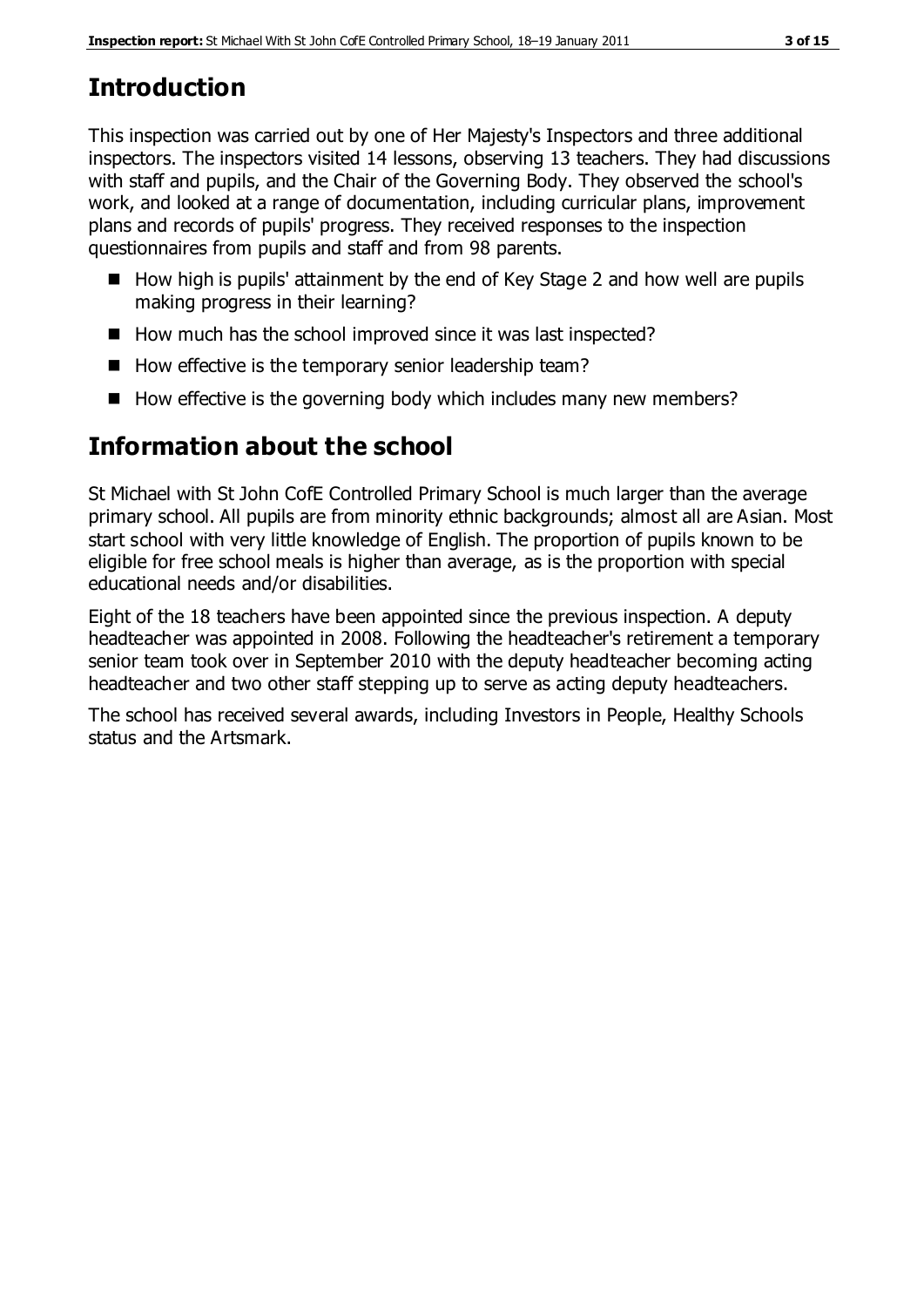# **Inspection judgements**

| Overall effectiveness: how good is the school? |  |
|------------------------------------------------|--|
|                                                |  |

## **The school's capacity for sustained improvement 3**

## **Main findings**

The school provides its pupils with a satisfactory education. It offers good care, guidance and support and it works in good partnership with parents and external agencies. Pupils enjoy school. Their good behaviour and positive attitudes aid their learning. They make satisfactory but uneven progress in their academic learning and good progress in their personal development.

Pupils get a very good start in the Nursery and the Reception classes. They are now doing well in Year 2, in response to good teaching, and they make particularly rapid progress in Year 6 but in other years there is not enough good teaching. Consequently, pupils do not make the accelerated progress needed, from their low starting points, to reach the expected standard by the age of 11. By the end of Key Stage 2, pupils' attainment in English and mathematics is generally below average. Last year's leavers attained average standards and this shows what pupils are capable of with a preponderance of good teaching. However, attainment this year is not set to be so high. Although pupils are now progressing at a satisfactory rate overall, there remains a legacy of underachievement.

Since the previous inspection, staff have benefited from additional training and teaching has improved. Teachers are now held responsible for pupils' progress each term. Appropriate arrangements have been introduced for assessing pupils' attainment and keeping track of their progress, though these are not consistently implemented with sufficient rigour. Much of the action taken to promote improvement is recent and has not yet had a substantial impact on pupils' achievement. The school has received intensive support from the local authority and members of the school's acting senior team have been instrumental in moving the school forward. They have a well-founded picture of the school's effectiveness, are strongly committed to further improvement and know how to achieve it. The role of subject leaders in driving improvement is, however, at an early stage of development for many. Governance is satisfactory. The Chair of the Governing Body has a sound understanding of the school's performance but is due to relinquish this role soon as he has moved to a new parish. More than half of the governors are newly appointed and most of these are new to school governance. The unsettled nature of leadership and management mean that the capacity for sustained improvement is, at present, no better than satisfactory.

Up to 40% of the schools whose overall effectiveness is judged satisfactory may receive a monitoring visit by an Ofsted inspector before their next section 5 inspection.

## **What does the school need to do to improve further?**

- Improve the quality of teaching where it is not consistently at least good by:
	- $-$  raising teachers expectations of what pupils can achieve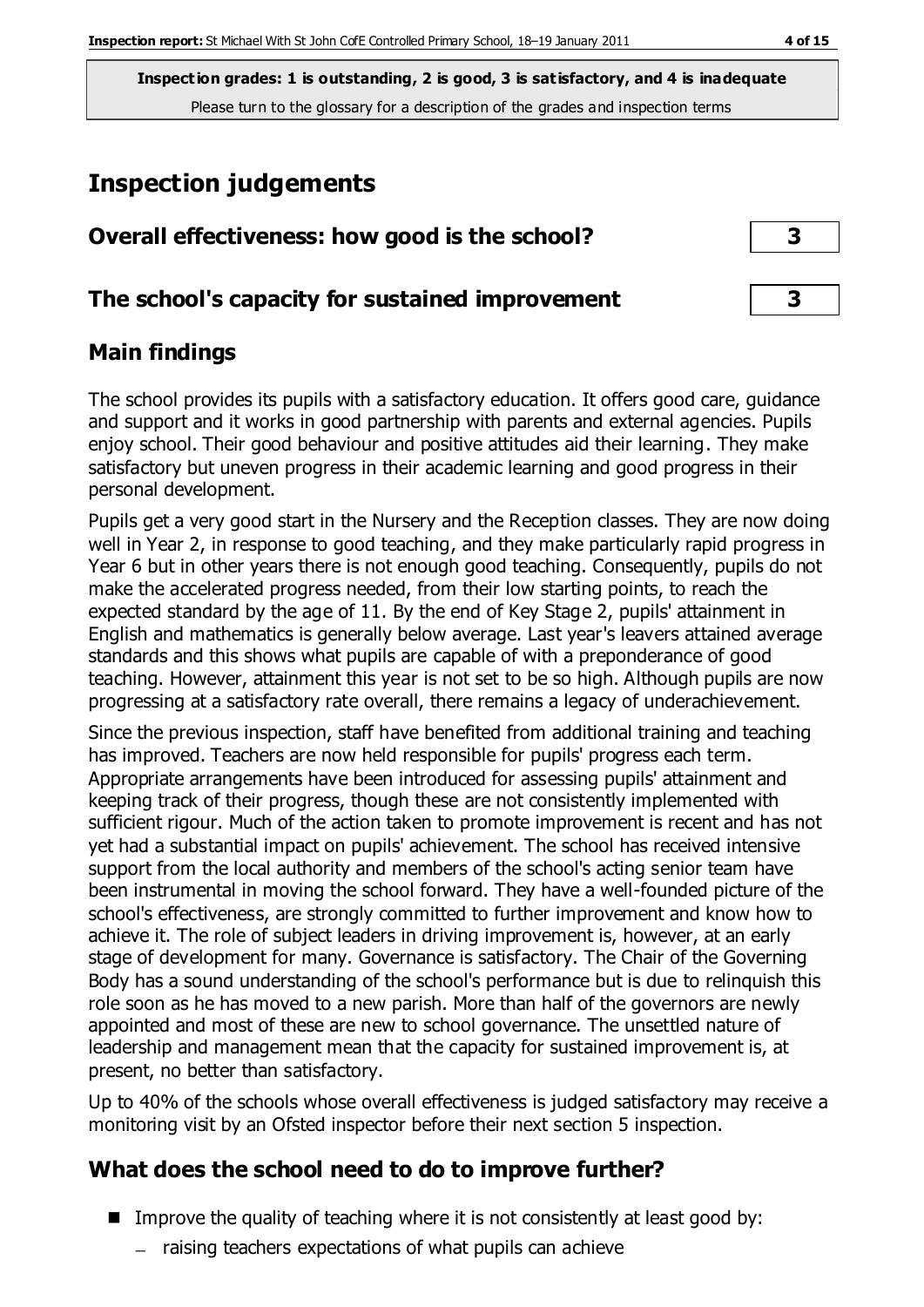- $=$  ensuring that, for all pupils, work is always set at a level that builds on what they have already learned
- ensuring that teachers assess how well pupils have learned what they should have in each lesson.
- Raise attainment by:
	- improving pupils' rate of progress in Key Stages 1 and 2, particularly for the most able
	- ensuring that assessments of pupils' attainment and the tracking of their progress are consistently accurate and are used to set appropriately challenging targets for all pupils.
- Strengthen leadership and management by:
	- securing stability at senior leadership level, as soon as possible
	- developing the role of subject leaders
	- developing the expertise of newly appointed governors.

## **Outcomes for individuals and groups of pupils 3**

Pupils are now making satisfactory progress overall in their learning but many have ground to catch up because they have fallen behind their targets over the years so are working below the level expected for their age. When pupils start the school they can do much less than most children of their age. As a result of outstanding progress in the Early Years Foundation Stage, pupils start Year 1 with attainment that is broadly in line with the national average for their age. Progress thereafter is uneven because, while there are pockets of good teaching, too much of the teaching is mediocre.

Pupils' positive attitudes, good behaviour and cooperative approach support their learning well. They develop good skills for learning. For example, in lessons they are attentive, they get down to work promptly and try hard. They work sensibly and productively in small groups. They respond particularly well to challenging, pacy lessons which include a variety of appealing, imaginative activities. Learning in many lessons is no better than satisfactory because work is not closely tailored to meet pupils' different needs, given what they have already learned.

Attainment at the end of Key Stage 1 is below average but has risen steadily over the last three years and is much higher than at the previous inspection so better foundations are laid for learning in Key Stage 2. The lessons seen and work in pupils' books confirmed this picture.

In the national tests at the end of Key Stage 2 pupils' results have fluctuated and are generally below average. The large majority of the present Year 6 pupils are on course to make the expected progress during Key Stage 2, though from a very low starting point at the age of seven, but very few are set to reach an above-average standard for their age.

Pupils with special educational needs receive additional support and, given their starting points and capabilities, they progress at a similar rate to their classmates.

Pupils make good progress against the national 'Every Child Matters' agenda. They are well-informed about how to keep themselves safe, including when using the internet.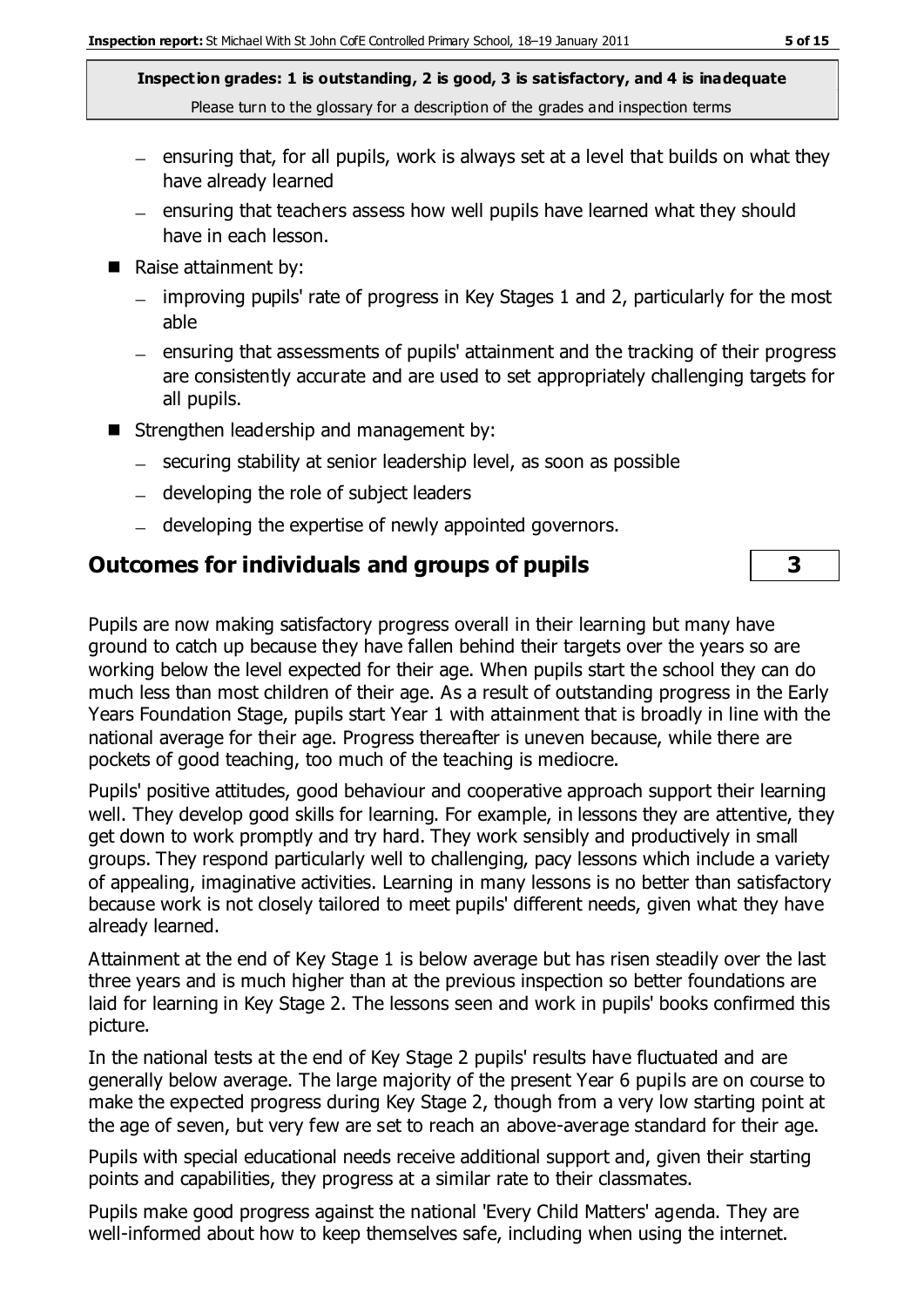Questionnaire responses from them and their parents and carers confirm that they feel safe in school. Pupils say there is absolutely no bullying at their school. They understand well the importance of a healthy diet and exercise. Indeed, many would like more opportunities for physical education and sport at school. All pupils take on responsibilities that contribute to the community life of the school, for example, as play leaders or peer mediators. They also make a positive difference to the local community, for instance, through the 'Big Tidy up' and an anti-graffiti operation, and they raise funds for international charitable causes. Pupils' spiritual and moral development is especially strong. They have a good awareness and understanding of world faiths, respect for the faiths of others and a good appreciation of the importance of faith in believers' lives and they are developing a set of values to guide their lives.

The attendance rate has improved and is broadly average, despite a number of pupils making extended holidays abroad.

These are the grades for pupils' outcomes

| Pupils' achievement and the extent to which they enjoy their learning                                                     | 3              |
|---------------------------------------------------------------------------------------------------------------------------|----------------|
| Taking into account:<br>Pupils' attainment <sup>1</sup>                                                                   | 3              |
| The quality of pupils' learning and their progress                                                                        | 3              |
| The quality of learning for pupils with special educational needs and/or disabilities<br>and their progress               | 3              |
| The extent to which pupils feel safe                                                                                      | $\mathbf{2}$   |
| Pupils' behaviour                                                                                                         | $\mathbf{2}$   |
| The extent to which pupils adopt healthy lifestyles                                                                       | 2              |
| The extent to which pupils contribute to the school and wider community                                                   | $\overline{2}$ |
| The extent to which pupils develop workplace and other skills that will contribute to<br>their future economic well-being | 3              |
| Taking into account:<br>Pupils' attendance <sup>1</sup>                                                                   | 3              |
| The extent of pupils' spiritual, moral, social and cultural development                                                   | 2              |

<sup>1</sup> The grades for attainment and attendance are: 1 is high; 2 is above average; 3 is broadly average; and 4 is low

## **How effective is the provision?**

Inspectors' observations of lessons confirmed the senior staff's judgements of the quality of teaching and learning across the school. They showed that teaching is predominantly satisfactory, though some is good and a little is outstanding. Where teaching is good or better, mainly in the final year of each key stage, pupils generally make at least good progress. However, pockets of strong teaching are not enough to enable most pupils to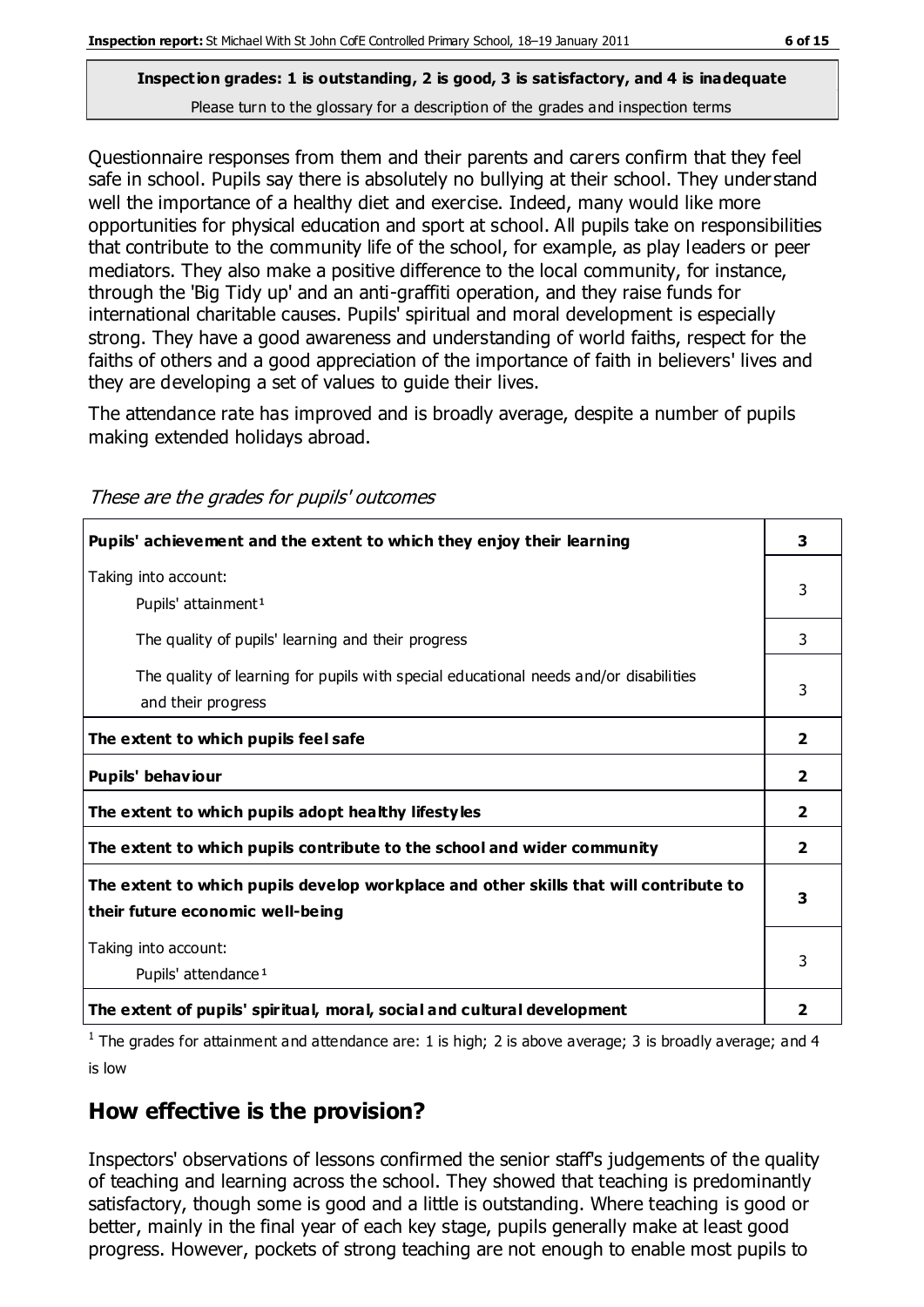reach the standard expected for their age by the time they leave the school. Typically, teachers have positive relationships with the pupils and they deploy support staff well. Bilingual teaching assistants play a crucial role in the younger pupils' literacy development. The marking of pupils' work and setting targets for the next steps in their learning are of variable quality.

The most significant common shortcomings that prevent much of the teaching being better than satisfactory are:

- $\blacksquare$  a lack of challenge in some lessons so that, although the general pitch of work is broadly suitable for the age-group, some pupils, often the more able, are not pushing on as rapidly as they could; teachers expectations are not always high enough
- a lack of methodically planned progression in some work so, for example, some pupils in Key Stage 1 were expected to spell some hard words even though they had not laid the foundations for work at that level
- $\blacksquare$  a lack of clarity about what pupils are expected to learn and, consequently, limited lesson-by-lesson assessment of whether they are learning at the rate they should
- a lack of precision in some assessments of where pupils are up to in their learning.

In the more effective lessons work is adjusted for different groups of pupils and the activities are appealing. For example, in one lesson pupils prepared their ideas for written work through a speaking and listening activity in the format of a television programme. A demanding level of work was seen in Year 6 where the teacher's skilful questioning was very successful in developing pupils' speaking skills and their vocabulary was extended very well.

The curriculum covers all that is required, with an appropriate emphasis on literacy and numeracy. It is sufficiently enriched with a range of extra-curricular activities, visits and visitors. The support provided for pupils to learn English as an additional language is good. Good plans have been drawn up to develop this aspect of the school's provision.

Pastoral care remains good. The school takes good care of pupils. It supports them and their families well and makes good use of external support when needed, for example, to help pupils who have emotional or behavioural difficulties. Pupils know the adults at school care about them and they feel confident to approach them if they have any worries. The breakfast club, run by school staff, provides healthy food and a range of activities, including fitness computer games.

| The quality of teaching                                                                                    |  |
|------------------------------------------------------------------------------------------------------------|--|
| Taking into account:<br>The use of assessment to support learning                                          |  |
| The extent to which the curriculum meets pupils' needs, including, where relevant,<br>through partnerships |  |
| The effectiveness of care, guidance and support                                                            |  |

These are the grades for the quality of provision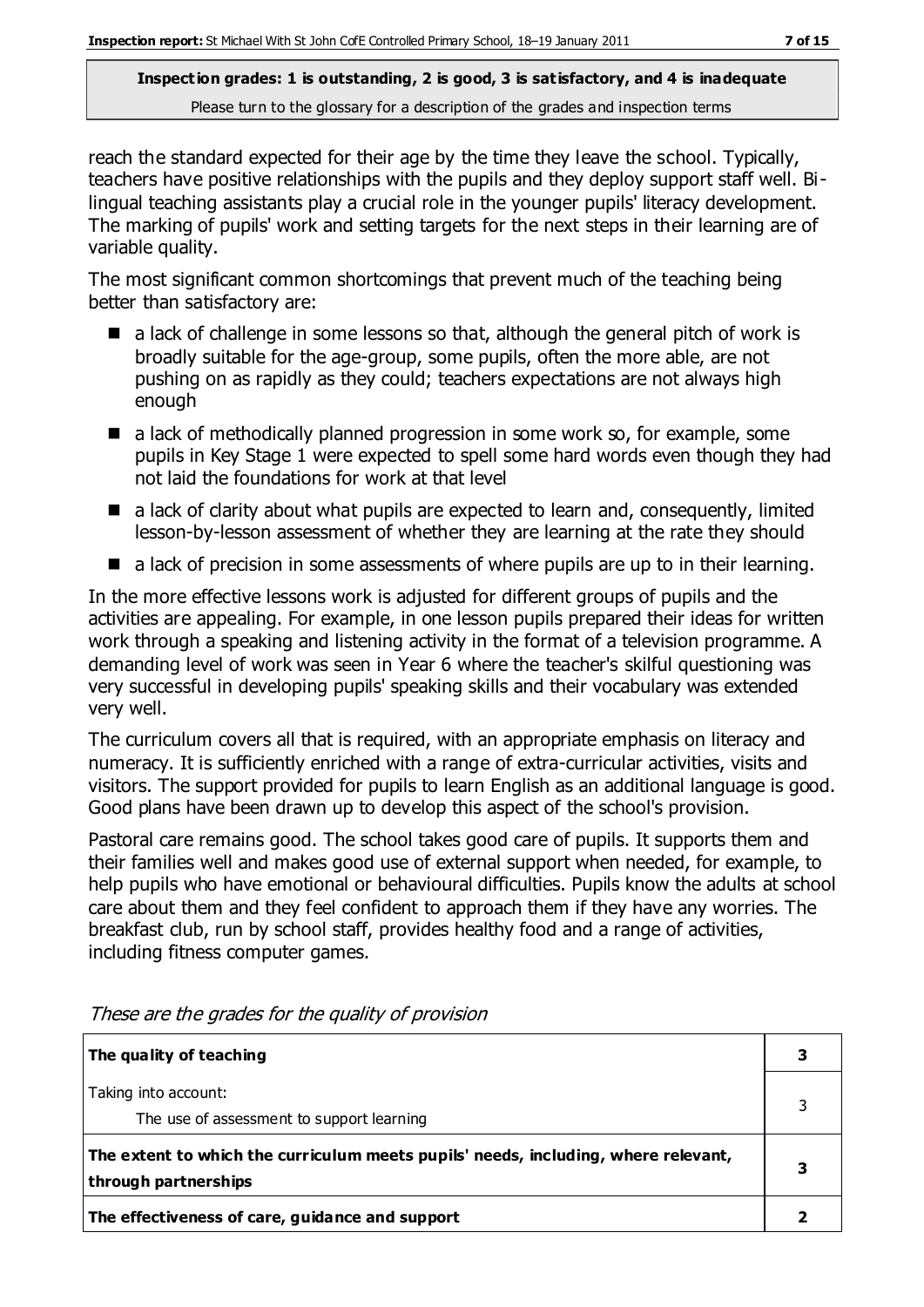#### **How effective are leadership and management?**

The acting leadership team knows how well the school is doing and where improvements are needed. Its members are ambitious for pupils and determined to improve the school's provision and staff have confidence in their leadership. Their contribution to improvement since the previous inspection and the steps they have taken this school year show they have the ability to achieve their aims. A detailed plan is produced each term identifying what will be done, across the school, to raise pupils' achievement. Staff responses to the inspection questionnaire were all positive about their knowledge of, and involvement in, what the school is trying to achieve. A particular strength is the introduction of a termly meeting with each teacher to discuss pupils' progress and determine what is to be done to get any pupils who are not doing well enough back on track. This arrangement has established a culture of greater accountability. Much has also been done, with a fair degree of success, to improve the quality of teaching, through, for example, coaching, modelling of good practice and additional training. Nevertheless, shortcomings noted in the previous inspection report have not been entirely eradicated.

The governing body fulfils its responsibilities satisfactorily. Governors are involved in planning for improvement and are well informed about the school's performance. However, many governors are new to the role.

The school provides equal opportunities for all pupils. Senior staff have analysed pupils' achievement according to ethnicity and gender. They know the reasons for any underachievement and take steps to remove barriers to learning. For example, additional support is provided for pupils who have fallen behind and pupils benefit from the Home Access scheme for computer technology. The school's good partnership with parents is seen in the way it actively seeks their views and keeps them well-informed about school life. Parents' responses to the inspection questionnaire and the school's own survey show that the very large majority are happy with the information they receive about their child's progress.

The school promotes community cohesion satisfactorily. The school knows its community and plans this aspect of its provision, for instance, by hosting an annual Eid Mela event for the community. Pupils have good opportunities to meet children from different backgrounds in the wider local area and there are links with a local Islamic school. Wider links nationally and globally are considerably less well-developed.

Staff and the governing body have ensured that the arrangements for safeguarding pupils meet requirements. Staff are trained in child protection procedures. This training and that for safe recruitment procedures are updated regularly. The school is proactive in work with a range of external agencies to support pupils' safety.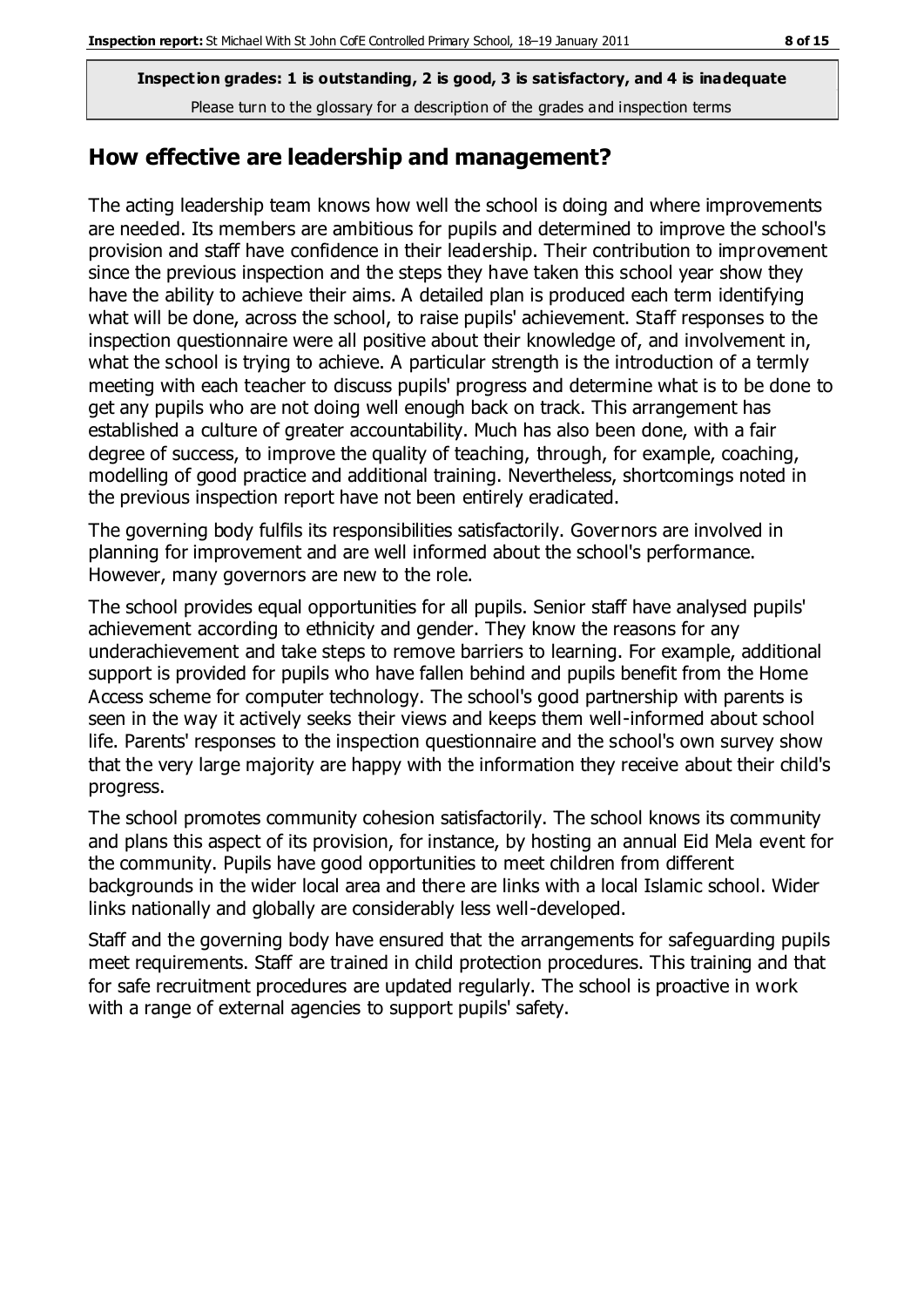**Inspection grades: 1 is outstanding, 2 is good, 3 is satisfactory, and 4 is inadequate**

Please turn to the glossary for a description of the grades and inspection terms

These are the grades for leadership and management

| The effectiveness of leadership and management in embedding ambition and driving<br>improvement                                                                  |                |
|------------------------------------------------------------------------------------------------------------------------------------------------------------------|----------------|
| Taking into account:<br>The leadership and management of teaching and learning                                                                                   | 3              |
| The effectiveness of the governing body in challenging and supporting the<br>school so that weaknesses are tackled decisively and statutory responsibilities met | 3              |
| The effectiveness of the school's engagement with parents and carers                                                                                             | $\mathbf{2}$   |
| The effectiveness of partnerships in promoting learning and well-being                                                                                           | $\overline{2}$ |
| The effectiveness with which the school promotes equality of opportunity and tackles<br>discrimination                                                           | 3              |
| The effectiveness of safeguarding procedures                                                                                                                     | $\overline{2}$ |
| The effectiveness with which the school promotes community cohesion                                                                                              |                |
| The effectiveness with which the school deploys resources to achieve value for money                                                                             |                |

## **Early Years Foundation Stage**

Most children join the school in the nursery but around a fifth start in the Reception classes. Whenever they join, most children can do much less than is usual for their age. Their language development is particularly weak. The children make outstandingly good progress in all areas of learning and, by the end of Reception, their attainment is usually at least broadly average and sometimes higher. This progress is the result of:

- generous staffing, with a good number of bi-lingual staff who very skilfully help children to develop language skills in their home languages and to learn English
- $\blacksquare$  teaching that is consistently at least good with a significant amount that is outstanding
- a well-planned curriculum, provided in a well-ordered environment both indoors and out.

The staff have a very good understanding of the requirements for education and welfare for this age group. They sensitively help children to behave well, develop positive relationships and grow in independence and responsibility. The highly effective provision continues to be developed. For example, adjustments are made to the curriculum to meet the needs of particular groups of children. For instance, a recent innovation is a change to the teaching of early writing skills to boys in the nursery. Partnership with parents is strong and much is done to help them support their children. The Early Years Foundation Stage team leader is aware of areas which could be developed further. For example, she knows that, although the arrangements for judging children's attainment have improved greatly, assessments of their learning are not always absolutely consistent across the classes.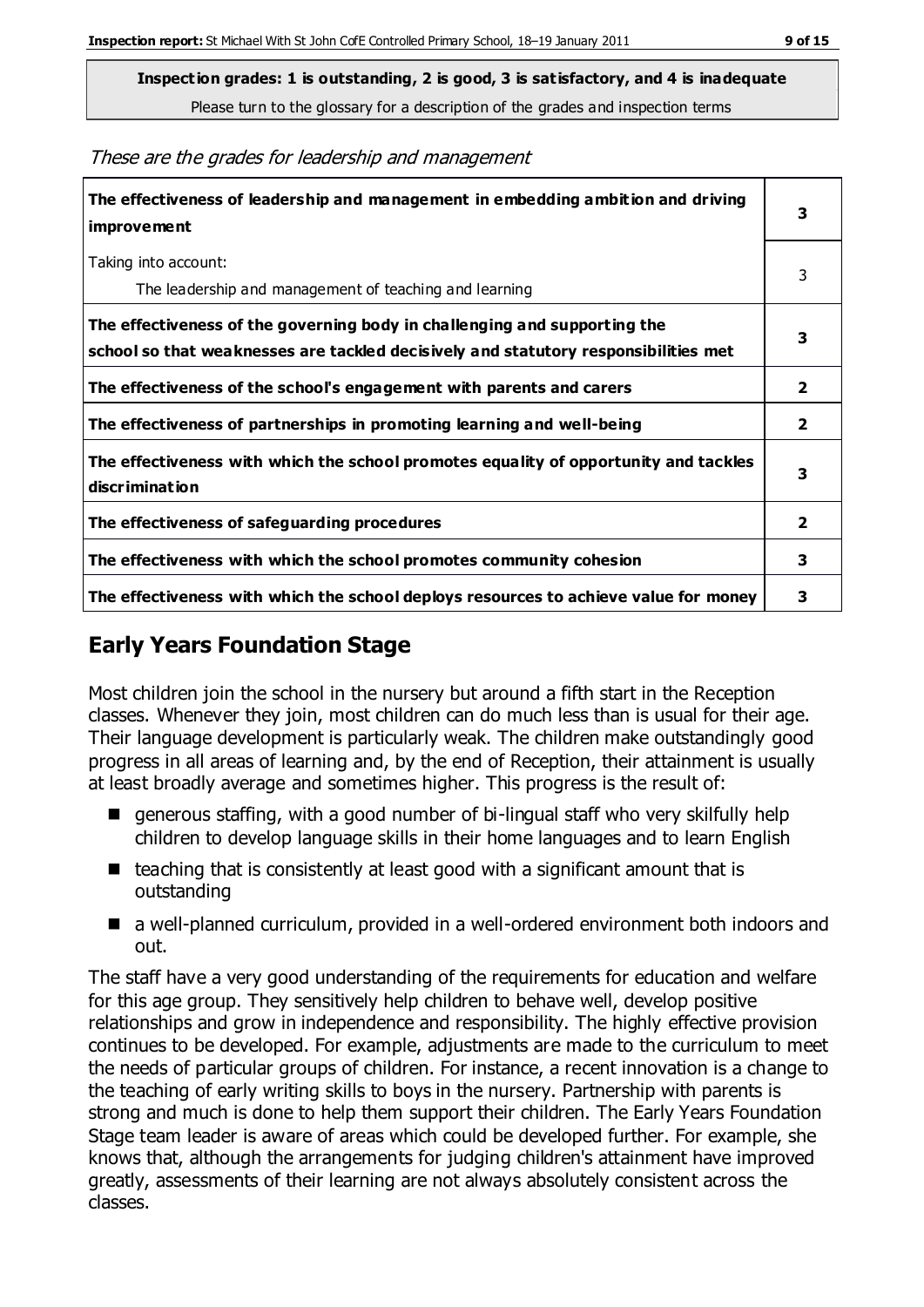**Inspection grades: 1 is outstanding, 2 is good, 3 is satisfactory, and 4 is inadequate**

Please turn to the glossary for a description of the grades and inspection terms

These are the grades for the Early Years Foundation Stage

| Overall effectiveness of the Early Years Foundation Stage                             |  |
|---------------------------------------------------------------------------------------|--|
| Taking into account:<br>Outcomes for children in the Early Years Foundation Stage     |  |
| The quality of provision in the Early Years Foundation Stage                          |  |
| The effectiveness of leadership and management of the Early Years Foundation<br>Stage |  |

## **Views of parents and carers**

As seen in the table below, the very large majority of parents and carers who returned questionnaires have a positive view of the school and are happy with their child's experience at St Michael with St John CofE Primary School.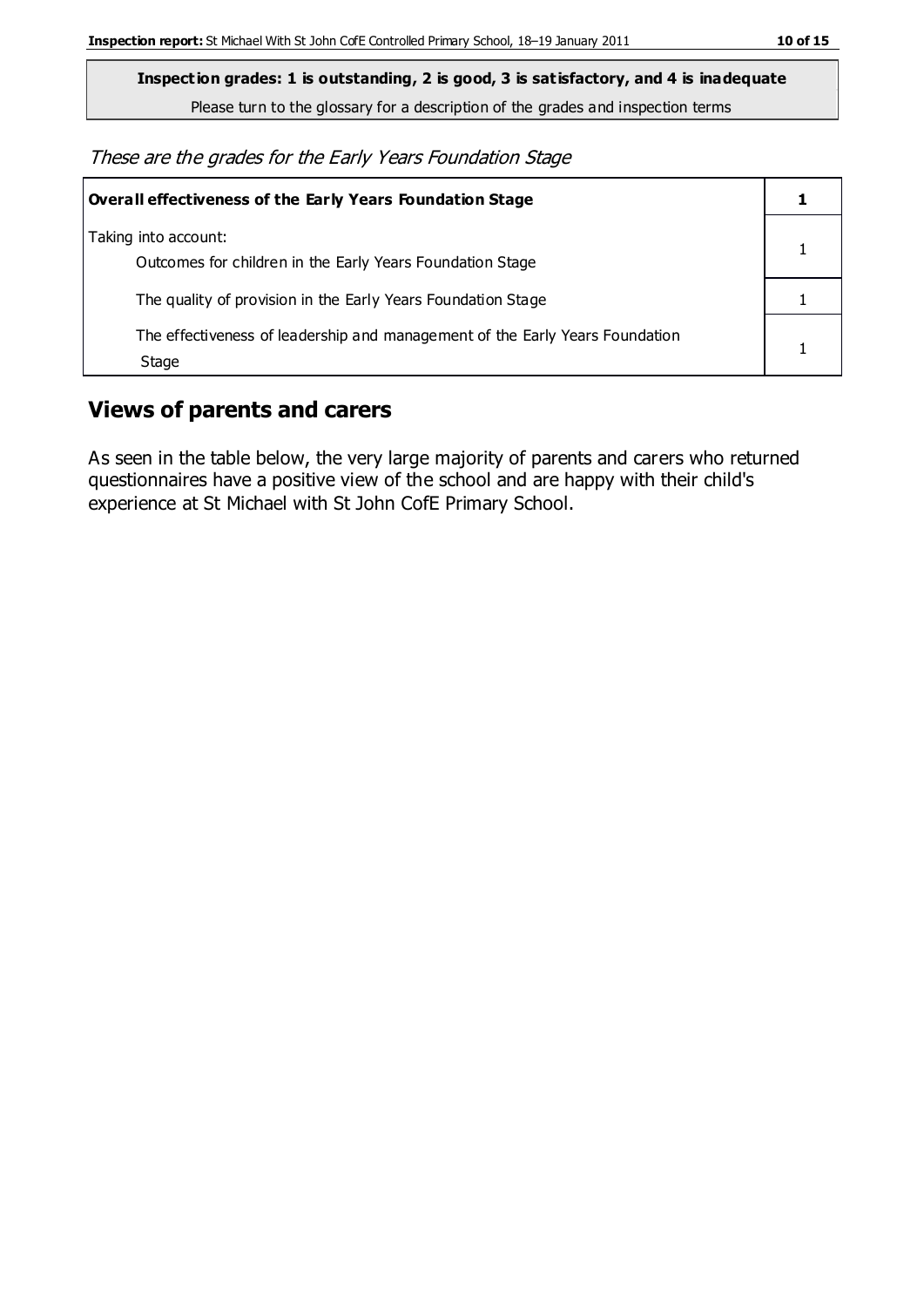#### **Responses from parents and carers to Ofsted's questionnaire**

Ofsted invited all the registered parents and carers of pupils registered at St Michael With St John CofE Controlled Primary School to complete a questionnaire about their views of the school.

In the questionnaire, parents and carers were asked to record how strongly they agreed with 13 statements about the school.

The inspection team received 98 completed questionnaires by the end of the on-site inspection. In total, there are 470 pupils registered at the school.

| <b>Statements</b>                                                                                                                                                                                                                                       | <b>Strongly</b><br>agree |               | <b>Agree</b> |               |                | <b>Disagree</b>         |                | <b>Strongly</b><br>disagree |  |
|---------------------------------------------------------------------------------------------------------------------------------------------------------------------------------------------------------------------------------------------------------|--------------------------|---------------|--------------|---------------|----------------|-------------------------|----------------|-----------------------------|--|
|                                                                                                                                                                                                                                                         | <b>Total</b>             | $\frac{1}{2}$ | <b>Total</b> | $\frac{1}{2}$ | <b>Total</b>   | $\mathbf{O}/\mathbf{o}$ | <b>Total</b>   | $\frac{1}{2}$               |  |
| My child enjoys school                                                                                                                                                                                                                                  | 48                       | 49            | 49           | 50            | $\mathbf{1}$   | $\mathbf{1}$            | $\mathbf 0$    | $\mathbf 0$                 |  |
| The school keeps my child<br>safe                                                                                                                                                                                                                       | 50                       | 51            | 46           | 47            | $\overline{2}$ | $\overline{2}$          | $\mathbf 0$    | $\mathbf 0$                 |  |
| My school informs me about<br>my child's progress                                                                                                                                                                                                       | 33                       | 34            | 55           | 56            | 6              | 6                       | $\overline{2}$ | $\overline{2}$              |  |
| My child is making enough<br>progress at this school                                                                                                                                                                                                    | 22                       | 22            | 68           | 69            | $\overline{2}$ | $\overline{2}$          | 6              | 6                           |  |
| The teaching is good at this<br>school                                                                                                                                                                                                                  | 24                       | 24            | 67           | 68            | 3              | 3                       | 3              | 3                           |  |
| The school helps me to<br>support my child's learning                                                                                                                                                                                                   | 30                       | 31            | 60           | 61            | 5              | 5                       | $\overline{2}$ | $\overline{2}$              |  |
| The school helps my child to<br>have a healthy lifestyle                                                                                                                                                                                                | 38                       | 39            | 58           | 59            | $\mathbf{1}$   | $\mathbf{1}$            | $\mathbf{1}$   | $\mathbf{1}$                |  |
| The school makes sure that<br>my child is well prepared for<br>the future (for example<br>changing year group,<br>changing school, and for<br>children who are finishing<br>school, entering further or<br>higher education, or entering<br>employment) | 25                       | 26            | 60           | 61            | 5              | 5                       | $\mathbf{1}$   | 1                           |  |
| The school meets my child's<br>particular needs                                                                                                                                                                                                         | 25                       | 26            | 66           | 67            | 3              | 3                       | $\overline{2}$ | $\overline{2}$              |  |
| The school deals effectively<br>with unacceptable behaviour                                                                                                                                                                                             | 26                       | 27            | 57           | 58            | 8              | 8                       | $\overline{2}$ | $\overline{2}$              |  |
| The school takes account of<br>my suggestions and concerns                                                                                                                                                                                              | 17                       | 17            | 68           | 69            | 6              | 6                       | 3              | 3                           |  |
| The school is led and<br>managed effectively                                                                                                                                                                                                            | 24                       | 24            | 65           | 66            | 6              | 6                       | $\mathbf{1}$   | $\mathbf{1}$                |  |
| Overall, I am happy with my<br>child's experience at this<br>school                                                                                                                                                                                     | 31                       | 32            | 62           | 63            | 3              | 3                       | $\overline{2}$ | $\overline{2}$              |  |

The table above summarises the responses that parents and carers made to each statement. The percentages indicate the proportion of parents and carers giving that response out of the total number of completed questionnaires. Where one or more parents and carers chose not to answer a particular question, the percentages will not add up to 100%.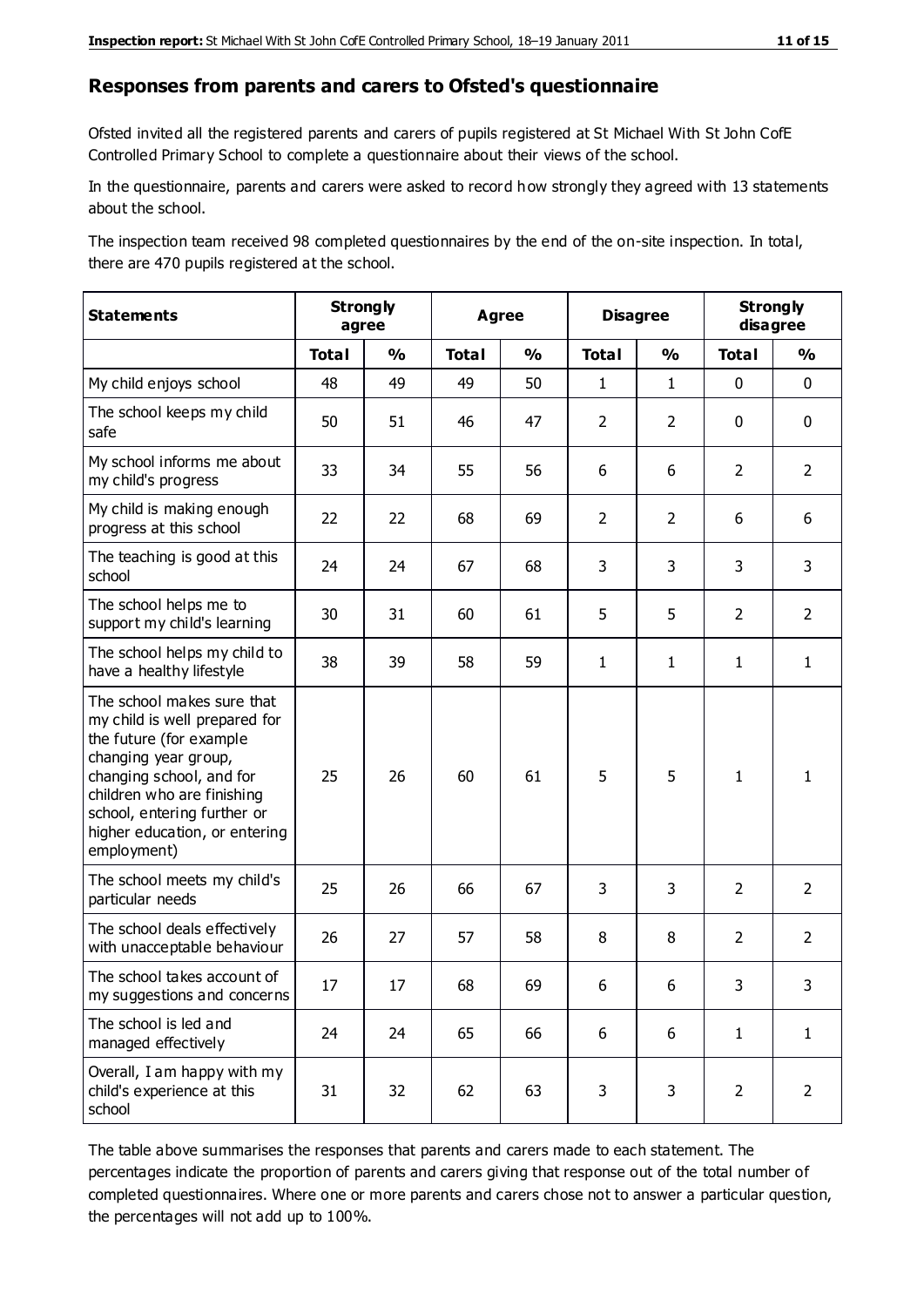## **Glossary**

| Grade   | <b>Judgement</b> | <b>Description</b>                                                                                                                                                                                                            |
|---------|------------------|-------------------------------------------------------------------------------------------------------------------------------------------------------------------------------------------------------------------------------|
| Grade 1 | Outstanding      | These features are highly effective. An outstanding school<br>provides exceptionally well for all its pupils' needs.                                                                                                          |
| Grade 2 | Good             | These are very positive features of a school. A school that<br>is good is serving its pupils well.                                                                                                                            |
| Grade 3 | Satisfactory     | These features are of reasonable quality. A satisfactory<br>school is providing adequately for its pupils.                                                                                                                    |
| Grade 4 | Inadequate       | These features are not of an acceptable standard. An<br>inadequate school needs to make significant improvement<br>in order to meet the needs of its pupils. Ofsted inspectors<br>will make further visits until it improves. |

#### **What inspection judgements mean**

#### **Overall effectiveness of schools**

|                       | Overall effectiveness judgement (percentage of schools) |      |                     |                   |
|-----------------------|---------------------------------------------------------|------|---------------------|-------------------|
| <b>Type of school</b> | <b>Outstanding</b>                                      | Good | <b>Satisfactory</b> | <b>Inadequate</b> |
| Nursery schools       | 59                                                      | 35   | 3                   | 3                 |
| Primary schools       | 9                                                       | 44   | 39                  | 7                 |
| Secondary schools     | 13                                                      | 36   | 41                  | 11                |
| Sixth forms           | 15                                                      | 39   | 43                  | 3                 |
| Special schools       | 35                                                      | 43   | 17                  | 5                 |
| Pupil referral units  | 21                                                      | 42   | 29                  | 9                 |
| All schools           | 13                                                      | 43   | 37                  | 8                 |

New school inspection arrangements were introduced on 1 September 2009. This means that inspectors now make some additional judgements that were not made previously.

The data in the table above are for the period 1 September 2009 to 31 August 2010 and are consistent with the latest published official statistics about maintained school inspection outcomes (see **[www.ofsted.gov.uk](http://www.ofsted.gov.uk/)**).

The sample of schools inspected during 2009/10 was not representative of all schools nationally, as weaker schools are inspected more frequently than good or outstanding schools.

Percentages are rounded and do not always add exactly to 100.

Sixth form figures reflect the judgements made for the overall effectiveness of the sixth form in secondary schools, special schools and pupil referral units.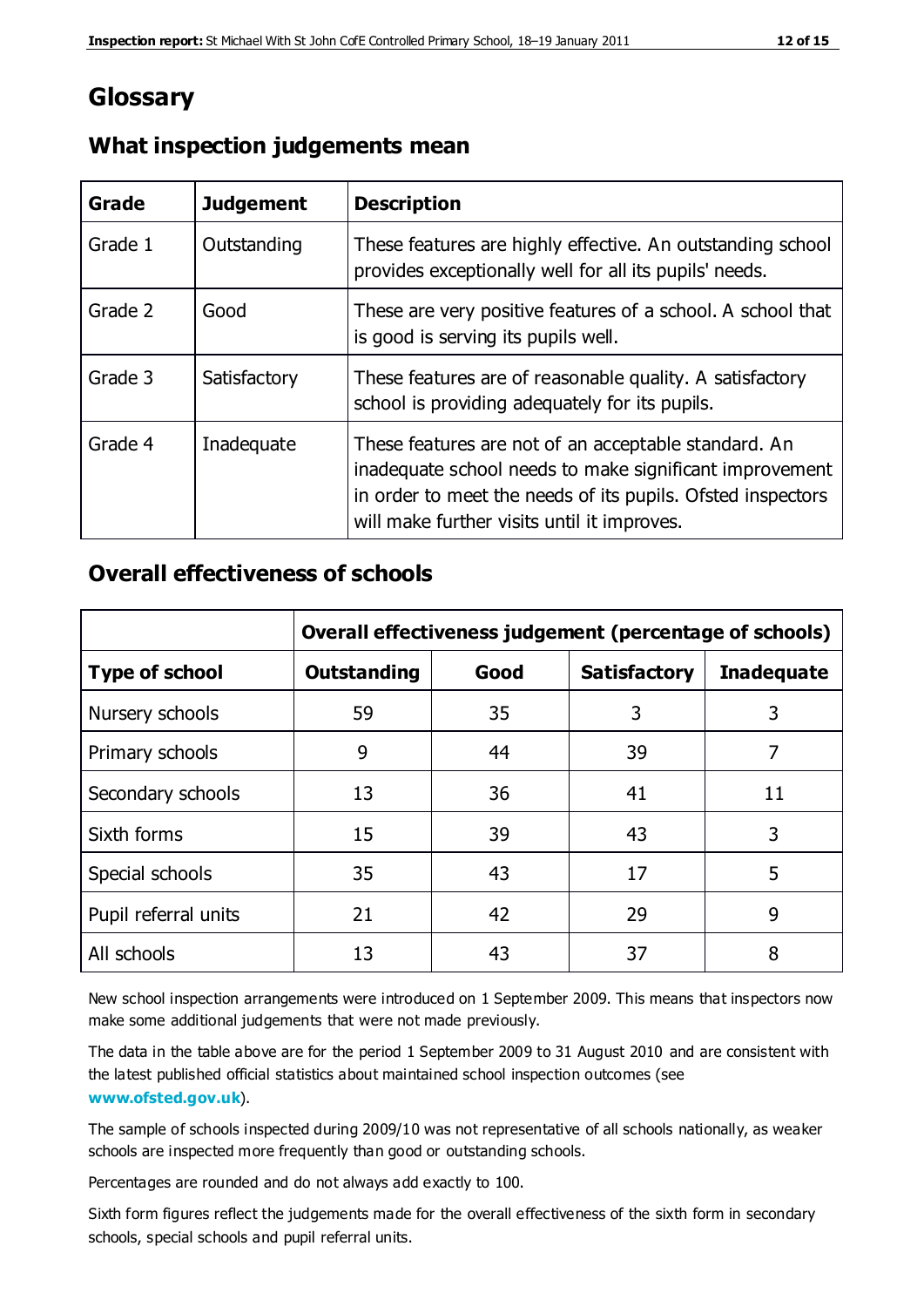# **Common terminology used by inspectors**

| Achievement:               | the progress and success of a pupil in their learning,<br>development or training.                                                                                                                                                          |  |  |
|----------------------------|---------------------------------------------------------------------------------------------------------------------------------------------------------------------------------------------------------------------------------------------|--|--|
| Attainment:                | the standard of the pupils' work shown by test and<br>examination results and in lessons.                                                                                                                                                   |  |  |
| Capacity to improve:       | the proven ability of the school to continue<br>improving. Inspectors base this judgement on what<br>the school has accomplished so far and on the quality<br>of its systems to maintain improvement.                                       |  |  |
| Leadership and management: | the contribution of all the staff with responsibilities,<br>not just the headteacher, to identifying priorities,<br>directing and motivating staff and running the school.                                                                  |  |  |
| Learning:                  | how well pupils acquire knowledge, develop their<br>understanding, learn and practise skills and are<br>developing their competence as learners.                                                                                            |  |  |
| Overall effectiveness:     | inspectors form a judgement on a school's overall<br>effectiveness based on the findings from their<br>inspection of the school. The following judgements,<br>in particular, influence what the overall effectiveness<br>judgement will be. |  |  |
|                            | The school's capacity for sustained<br>improvement.                                                                                                                                                                                         |  |  |
|                            | Outcomes for individuals and groups of pupils.                                                                                                                                                                                              |  |  |
|                            | The quality of teaching.                                                                                                                                                                                                                    |  |  |
|                            | The extent to which the curriculum meets<br>pupils' needs, including, where relevant,<br>through partnerships.                                                                                                                              |  |  |
|                            | The effectiveness of care, guidance and<br>support.                                                                                                                                                                                         |  |  |
| Progress:                  | the rate at which pupils are learning in lessons and<br>over longer periods of time. It is often measured by<br>comparing the pupils' attainment at the end of a key                                                                        |  |  |

stage with their attainment when they started.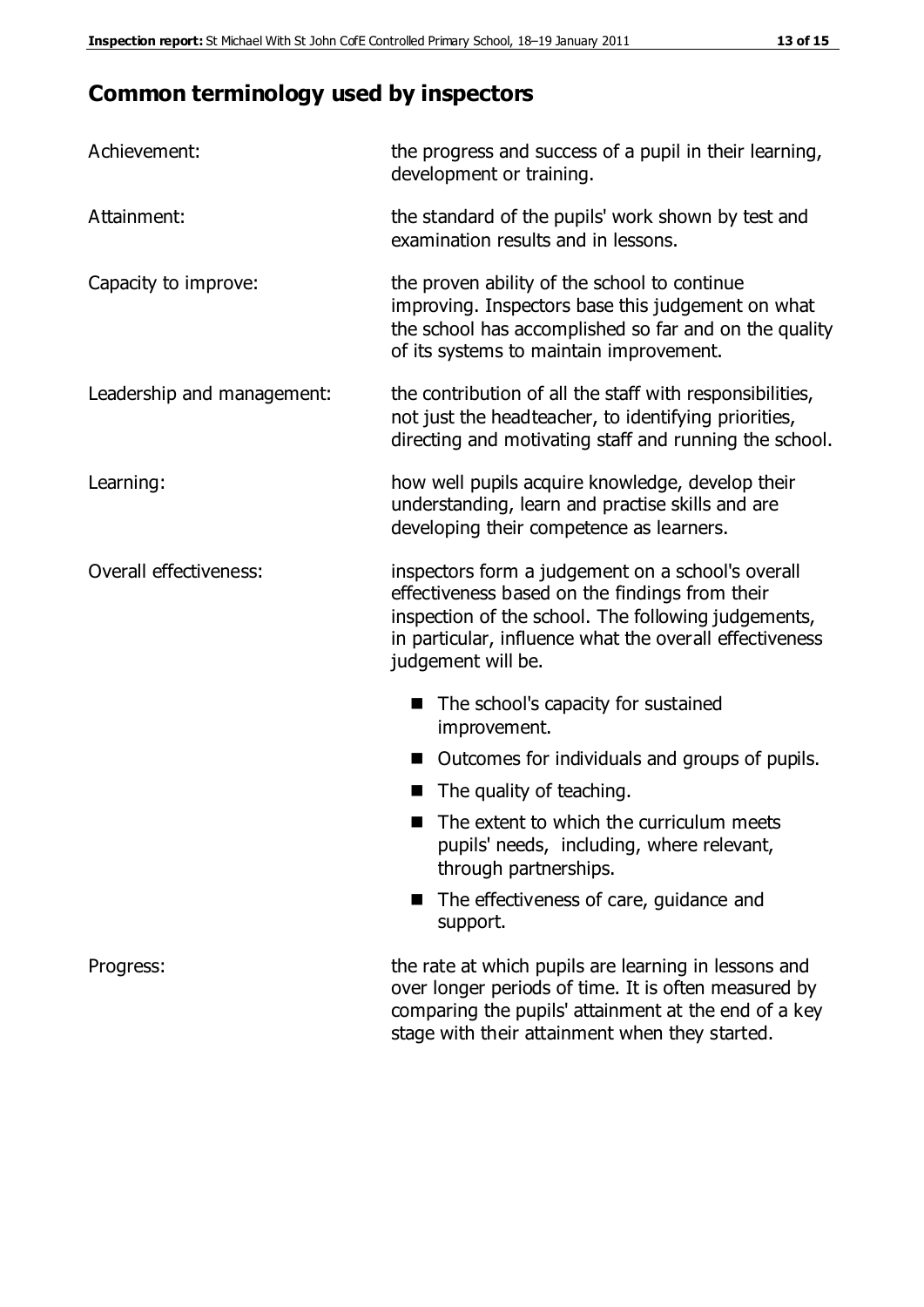#### **This letter is provided for the school, parents and carers to share with their children. It describes Ofsted's main findings from the inspection of their school.**

20 January 2011

#### Dear Pupils

#### **Inspection of St Michael With St John CofE Controlled Primary School, Blackburn, BB1 6LE**

Thank you for welcoming Mr Halford, Ms Daniels, Mr Martin and me when we inspected your school recently. You may also remember Mrs Li-Koo who came with us to learn more about how schools are inspected. I am writing on behalf of us all. We enjoyed our time at your school and we learned a lot about how well you are doing at school from talking to you and observing your lessons. This letter is to report our judgements to you.

St Michael with St John gives you a satisfactory education and the staff look after you well. Children get an outstanding start in the Nursery and the Reception classes. After that, progress in learning is satisfactory but it is not even across the classes. In some years you do very well but in others your progress slips. You could do better if more lessons were taught well.

As well as improving teaching so you reach higher standards, we have asked your teachers to sharpen up the way they measure what you have learned and whether you are doing well enough. We also think that it would help to have a permanent senior leadership team and the new governors should have some training.

We were pleased to see that you are well behaved and you work hard in lessons. You are developing very well spiritually and morally and you make a good contribution to school life and the local community. You know a lot about how to be healthy.

I wish you all well for the future. I know that, through the class councils and the school council, you will be able to suggest your ideas for improving the school. I am sure you will all have good ideas.

Yours sincerely,

Pat Kime Her Majesty's Inspector